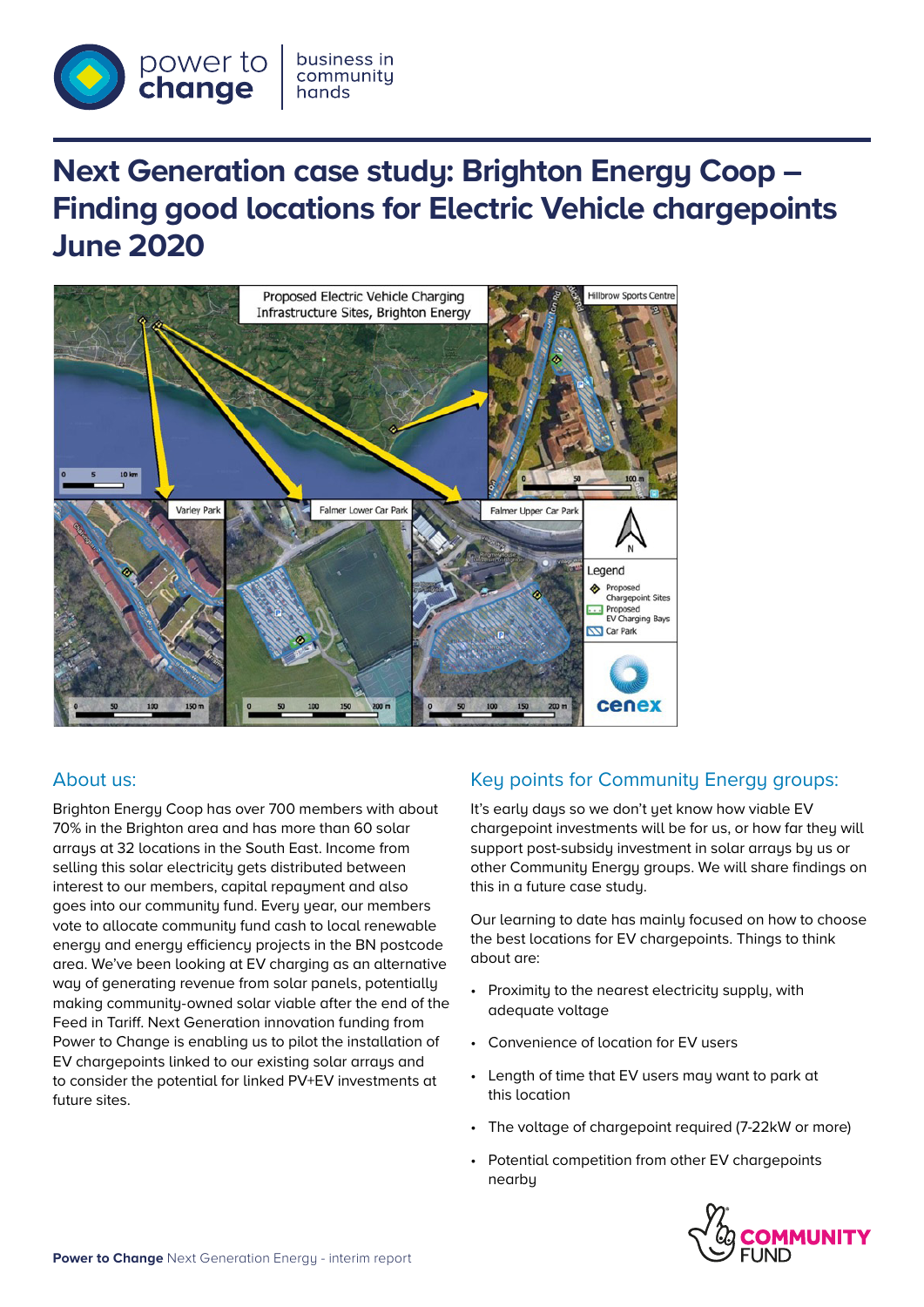

business in community hands

We are also learning about EV users in and around Brighton, and the feasibility of different types of chargepoints. Find out more in the sections below.

# Overview of our project:

We're preparing to install ten EV chargepoints linked to our existing solar arrays, at the University of Brighton and other locations that offer workplace and 'destination' parking. This is enabling us to learn about specifying tenders for chargepoints, putting the necessary legal

#### **Brighton Energy Coop: EV chargepoint project**

agreements in place and refining our estimates of costs and revenues. To maximise the social benefits of future chargepoints, in line with the ambitions of Next Generation funding, we hope to provide chargepoints for car clubs and community transport, which can be used by those who use but can't afford to own EVs. If feasible, we hope that EV chargepoints can potentially providing an additional revenue stream for future solar PV investments to boost revenues from selling power to local organisations and the grid. A sketch of our current plans is shown in the diagram below.